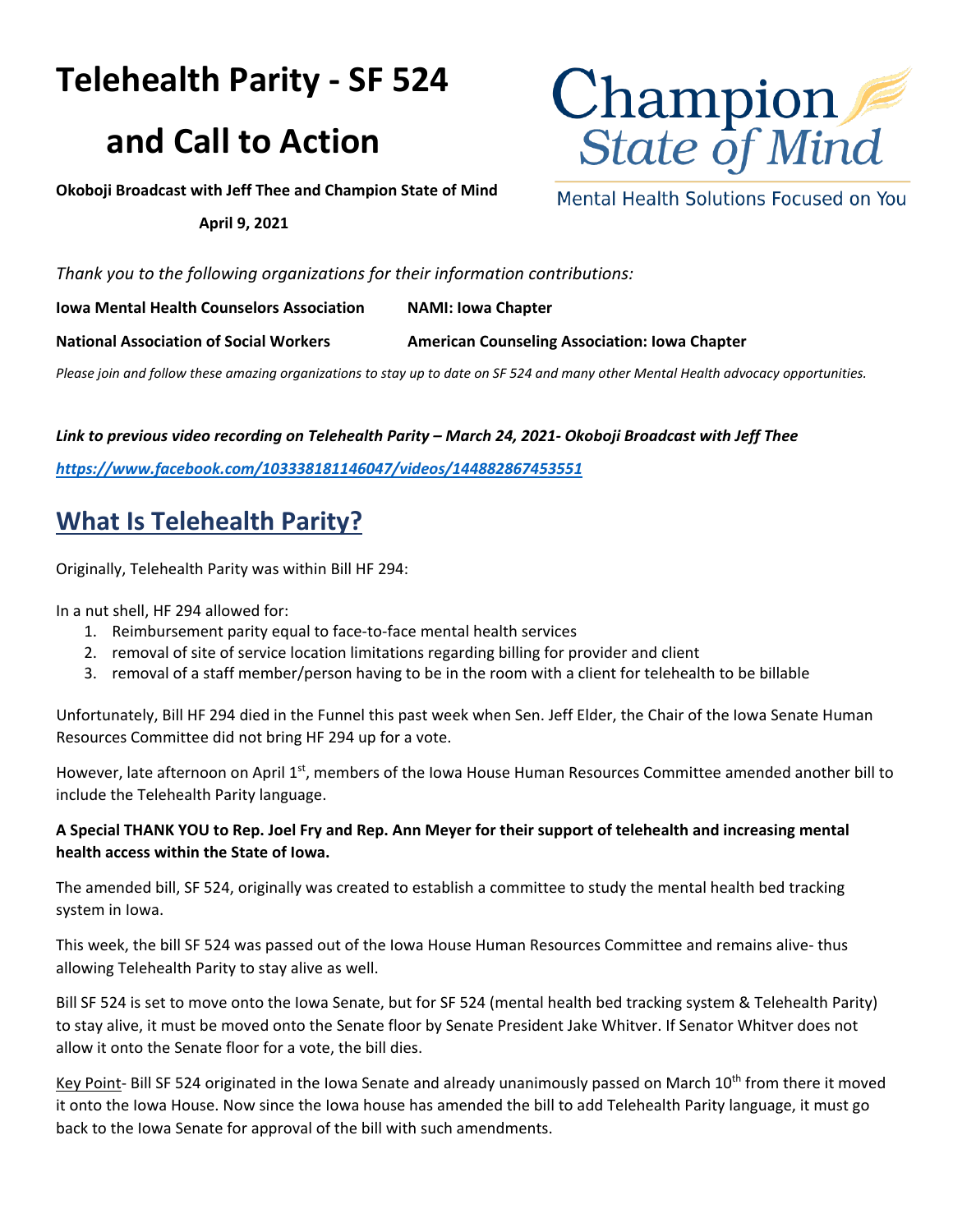## **Reasons to Support Telehealth Parity**

- This is not a telehealth parity bill. **This is an access to mental health services bill**.
- During the pandemic numbers of persons reporting anxiety and depression has increased from 11% prepandemic to almost 50% during the summer of 2020 (per the CDC statistics). Clearly, the need has never been greater.
- There was a significant increase in the use of telehealth visits between 2018 and 2019 already. From 2018 to 2019 Telehealth visits increased by 460%. In 2020 they increased my 6000% for mental health related conditions due to the pandemic. Mental Health related needs also continue to increase
- At the same time, we have had workforce issues with people unable to participate in face to face due to health concerns and issues. Telehealth made ongoing therapy possible.
- Cancellation and no-show rates have dropped significantly with the telehealth option. Transportation and health concerns are less of an issue.
- Access to specialists in all areas of behavioral health is now possible across the state.
- Telehealth services offer a higher level of privacy for clients, especially in rural communities, and saves time and money for traveling costs.
- We want to keep money in the state and not have to use tele health practices that are only an app or a nationwide service. We want to support local businesses and ensure that providers in the State of Iowa are utilized to their fullest potential.
- Many behavioral health independent providers will no longer provide this service if not reimbursed fairly, based on a recent surveys.
- Make sure that Iowa maintains a competitive workforce and that providers and students want to stay in the state.
- Other reimbursement options, such as a universal value-based payment (VBP) model, cannot be blankly applied to behavioral health services. While such models are heavily reliant on point data, many behavioral health providers do not use a universal, standardized system of measurement to evaluate client outcomes. Mainly because each client's treatment plan and goals are subjective by design- each highly individualized to meet the client's needs. Plus, a person's mental health is always adapting- fluid in its own right. To try to apply hard data points to such fluidity will result in overly complex results. Which if such reimbursement rate requirements are rigidly set by private insurance companies in order to obtain payment, mental health companies will quickly fall short of such strict data-based requirements, thus losing more profit and causing further job loss and less access mental health services to Iowans.
- A "free market solution" is not the appropriate answer in response to telehealth reimbursement rates. Insurance companies hold a monopoly on reimbursement systems. A free-market solution implies that there would be reasonable, business-sustaining options for Iowa medical businesses, which would also include small Iowa companies. When insurance companies hold the power to fully dictate reimbursement rates and to set requirements to receive such rates, it can quicky cause revenue decline, job loss or even closures of among Iowa businesses since such requirements are developed to lean in favor of large corporations or even the insurance company themselves.